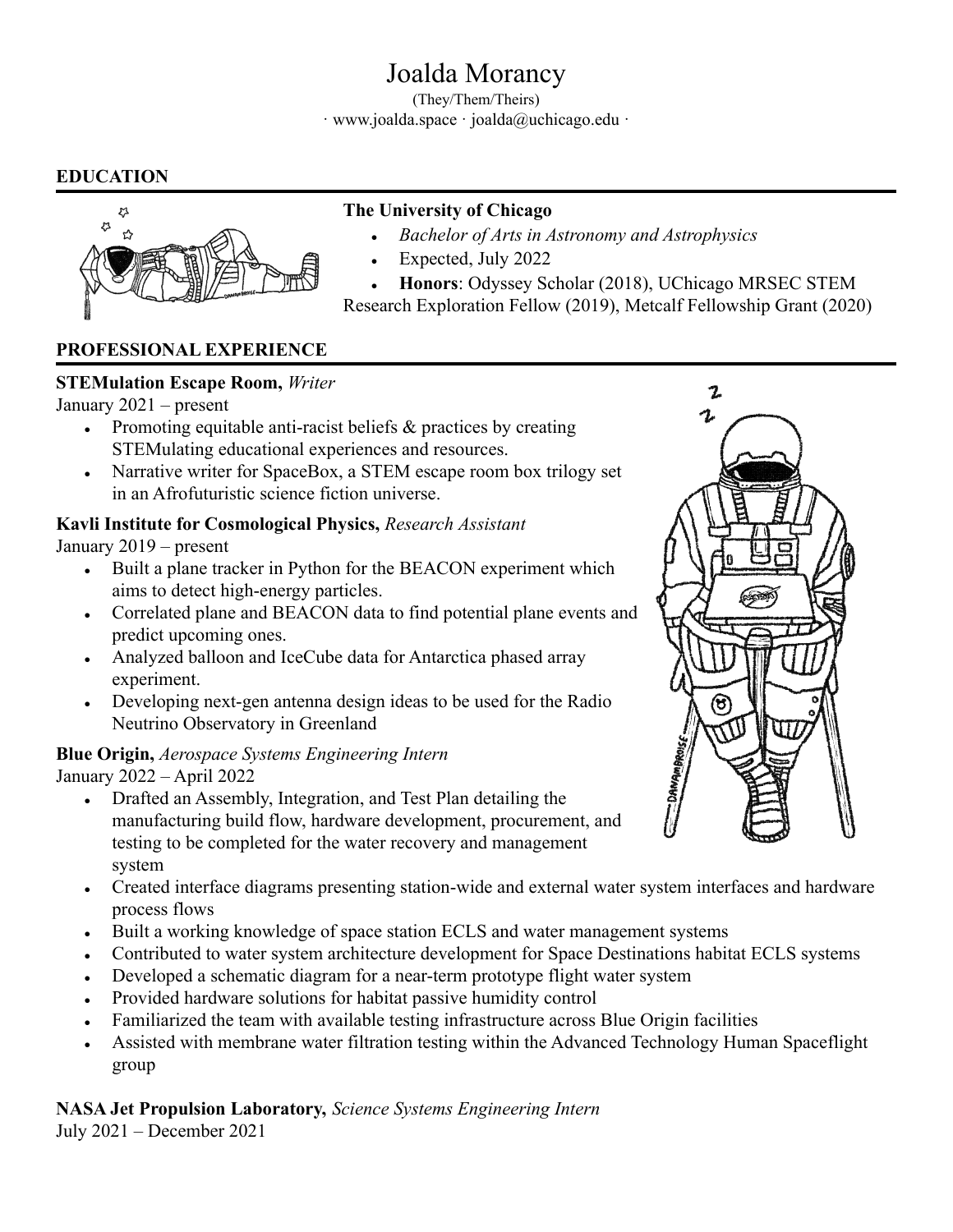- Performed systems engineering duties for the Surface Biology and Geology component of the new NASA Earth System Observatory.
- Completed JIRA project management for project systems engineering and research and applications.
- Drafted science and spacecraft requirements for VSWIR, TIR, and Constellation Pathfinder instruments.

# **University of Chicago,** *ASTR 21400 Learning Assistant*

September 2021 – December 2021

- Assisted the Creative Machines and Innovative Instrumentation course focusing on the systematic processes of engineering and fundamentals of design and construction.
- Supported 3D printing sessions, electronic builds, and machining.

**NASA Jet Propulsion Laboratory,** *Carbon Cycle and Ecosystem Intern*

July 2020 – July 2021

- Analyzed climate disasters through the use of ECOSTRESS remote sensing data
- Utilized GIS software to develop various maps on drought and wildfires for Earth scientists worldwide

# **Princeton Satellite Systems,** *Spacecraft Engineering Intern*

June 2019 – August 2019

- Worked on the Direct Fusion Drive rocket engine that utilizes nuclear fusion propulsion developed by PSS in collaboration with the Princeton Plasma Physics Laboratory.
- Wrote Python code calculating the magnetic field and plotting the field lines of the engine.
- Simulated a CubeSat mission with the PSS Spacecraft Control toolbox.

# **MIT Online Science, Technology, and Engineering Community (MOSTEC),** *Student*

June 2017 – January 2018

- Used the tool DS9 to analyze various astronomical objects.
- Created a presentation on gravitational wave research.
- Wrote an article on advanced rocket propulsion, specifically nuclear propulsion and its power and possibilities.

# **Pioneer Academic Research Program,** *Research Scholar*

June 2017 – September 2017

- Completed an astrophysics paper focusing on gravitational waves.
- Investigated the LVT151012 event that had a low confidence rate.
- Reproduced and coded a spectrogram of the chirp based on the findings of another paper.

# **LEADERSHIP & ACTIVITY EXPERIENCE**

#### **REACH: A Space Podcast for Kids,** *Special Contributor* January 2021 – present

• Creating specialized content for the podcast such as answering questions in REACHing out episodes and generally contributing to REACH content

# **The Triple Helix Inc.,** *Science in Society Review Writer* December 2019 – present

• Writing articles for the SISR publication, which explores the implications of the social, physical, and natural sciences on modern society.

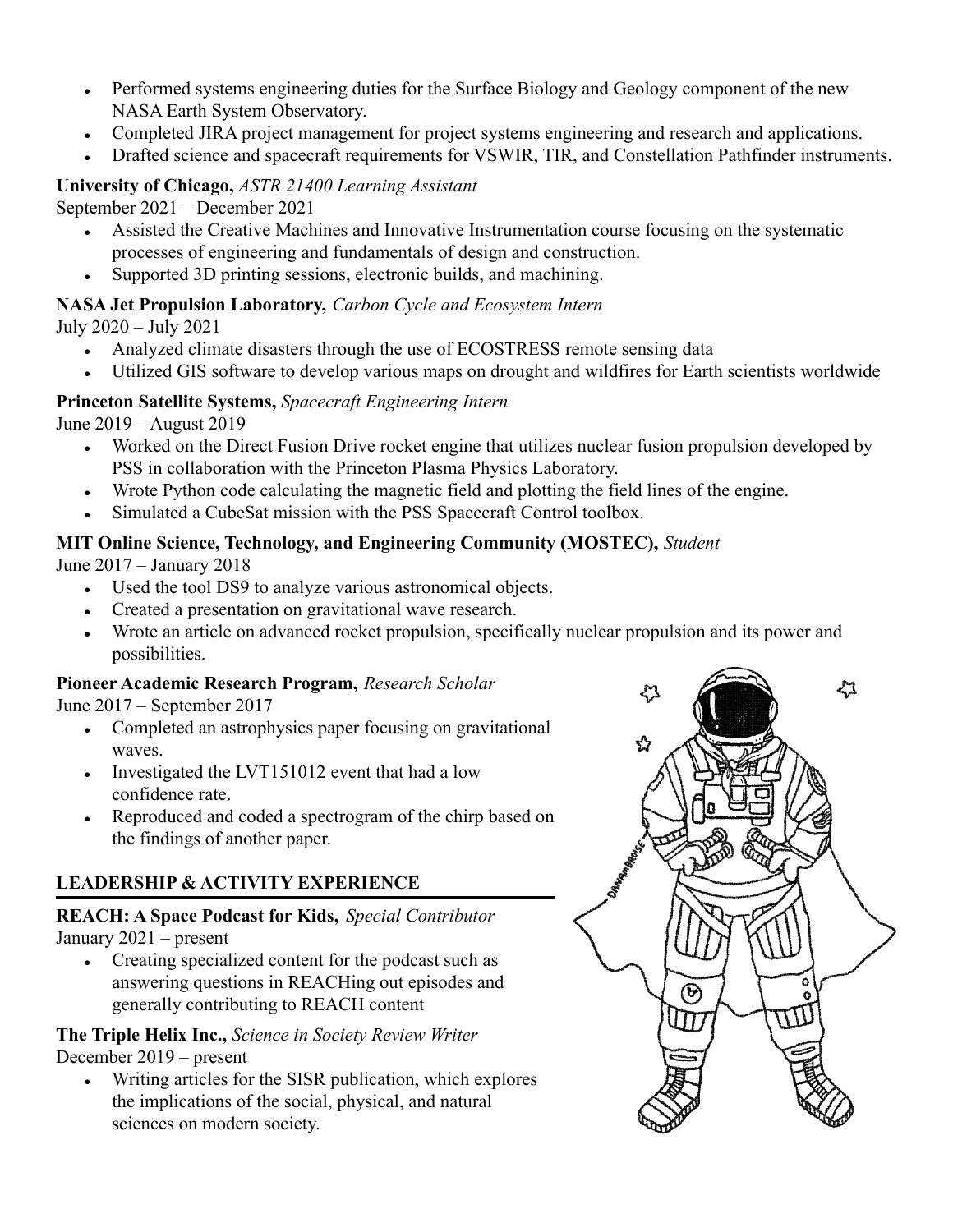- Wrote an article on the history of NASA's funding, focusing specifically on the history of the spacesuit.
- Wrote an article on Mars human settlements and our evergrowing climate change issue.

#### **Students for the Exploration and Development of Space at UChicago (SEDS-UChicago),** *Chapter Founder, President*

November 2018 – present

- Founded the SEDS-UChicago chapter to empower young people to participate and make an impact in space exploration through outreach and engineering projects.
- Arranged an astronaut speaking event with an attendance of  $200+$  people.
- Leading projects on model rocketry, high powered rocketry, and high altitude balloons.
- Working with other science student organizations such as the Engineering Society to start more technical projects.

#### **NASA JPL Solar System Ambassadors Program,** *Ambassador*

December 2018 – present

- Communicating to the general public about NASA's upcoming missions, acting as an interface between the NASA community and the populace at large.
- Providing financial support through fundraising for space and science programs in south side Chicago elementary schools.

#### **Students for the Exploration and Development of Space USA (SEDS-USA),** *Director of Operations* November 2019 – August 2021

- Managed the operations staff of SEDS-USA, including the Webmaster, Digital Media Specialists, Alumni Coordinators, and Wiki Manager.
- Acted as a point of contact between the operations staff and the Executive Director

# **UChicago Housing and Residence Life,** *Resident Assistant*

September 2020 – June 2021

- Fostered a supportive and welcoming environment for residents living inside the dormitory
- Supported Resident Heads by acting as a beacon of information regarding the UChicago and general Chicago community

# **Mars Academy USA,** *Analog Astronaut, Remote Mission Support Team*

September 2019 – December 2019

- Completed scientific projects and collaborated with crewmates during MAU Crew 1127, a simulated 4-day Mars analog mission in an isolated confined environment (ICE).
- Supported the MAU Nepal mission by acting as part of the RMST with other scientists during assigned hours of the day.

# **PUBLICATIONS, & PRESENTATIONS**

- J. Morancy, "Development of a crossed-dipole" antenna for future in-ice radio neutrino experiments" American Physical Society April Meeting (2022)
- J. Morancy, et. al., "A Review of Climate Events as seen by ECOSTRESS" American Geophysical Union Fall Meeting (2020)
- S. Wissel, et. al., "Prospects for High-Elevation" Radio Detection of >100 PeV Tau Neutrinos" JCAP11(2020)065